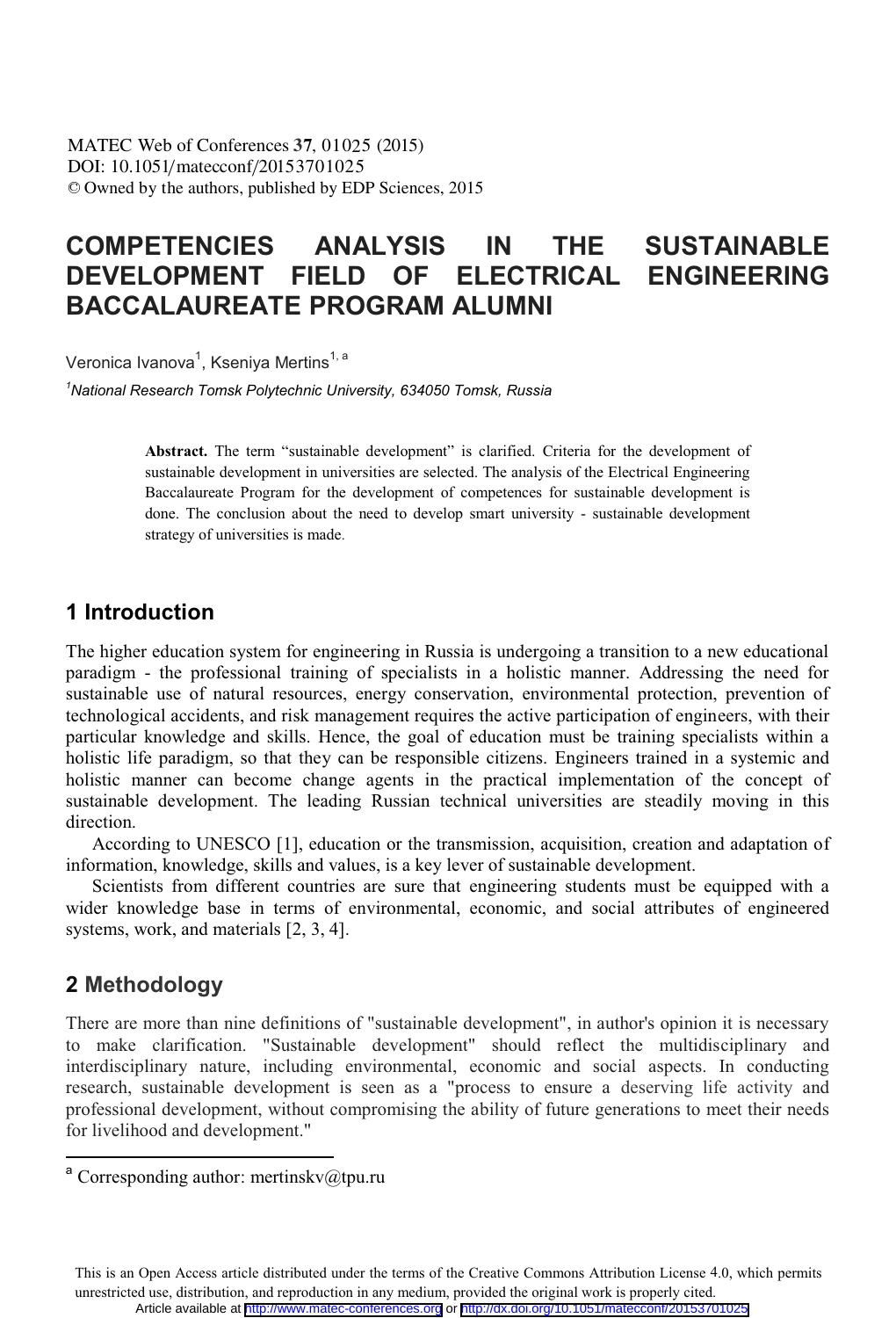## **3 Results and discussion**

The Federal Russian state educational standard of higher education provides a focus on results principle to transform the assessment of knowledge, abilities and skills in the evaluation of hard and soft skills.

Analysis of the «Electrical Engineering Baccalaureate Program (13.03.02) (in the field of intelligent energy) revealed the following learning outcomes [5], which form the model of sustainable development in the relevant industry:

1. The ability to understand and analyze social and economic problems and processes.

2. The ability to demonstrate knowledge of social, legal, cultural and environmental aspects of professional activity, knowledge of health, safety and labor electrical energy and electrical industries.

3. The ability to apply modern methods to develop energy-saving and environmentally clean technologies that ensure the safety of people and protecting them from the possible consequences of accidents, catastrophes and natural disasters; to apply the methods of rational use of raw materials, energy and other resources on electricity and electrical industries.

4. The willingness to enforce the industrial and labor discipline in the electricity and electrical industries; to develop new technological production processes; enforce the specified process parameters and product quality.

5. The ability to conduct preliminary technical and economic feasibility of design solutions; perform organizational and planning calculations for the establishment or reorganization of production sites, to plan the work of staff and funds remuneration; to determine and to ensure the effective modes of technological process.

The sustainable development model determines the range of relevant issues, developed and learned at different levels, which are used in teaching basics and principles of environmental management. In the educational process, there are various forms of informative activities energization of students in accordance with the discipline place in the module and the specification of generic competences in accordance with concentration [6].

In addition, the subjects of the curriculum (according to programs) tasks aimed at the development of competencies are included, namely:

- problem solving ("Integrated project");
- calculation of effects from human activities (hazard waste disposal), road transport (in the discipline "Ecology";
- the selection of new equipment ("Electrical engineering");
- assessment of technical condition of intelligent power systems (electrical science);
- rational using of raw materials, energy and other resources on the electricity and electrical industries ("Automation of electric power systems");
- analysis of financial and economic activity of the enterprises of electric power and electric engineering complex (calculation of break-even point-"Economics" );
- design of substations ("Fundamentals of design of energy systems");
- development of measures to reduce risk during project implementation development of the energy system ("Fundamentals of design of energy systems");
- $$ design of the regional electric network 220/110 kV (Power systems and networks);
- and others.

It should be noted that smart grids project method allows not only to set a goal to complete the task, but also to develop the concept problem solution (including new energy sources), to ensure the result, to obtain the received data (including, for submission to the Client - employer, etc.).

To assess the quality of competences for sustainable development graduates need to enter the following criteria:

 availability of teachers with professional qualification in the field of sustainable development;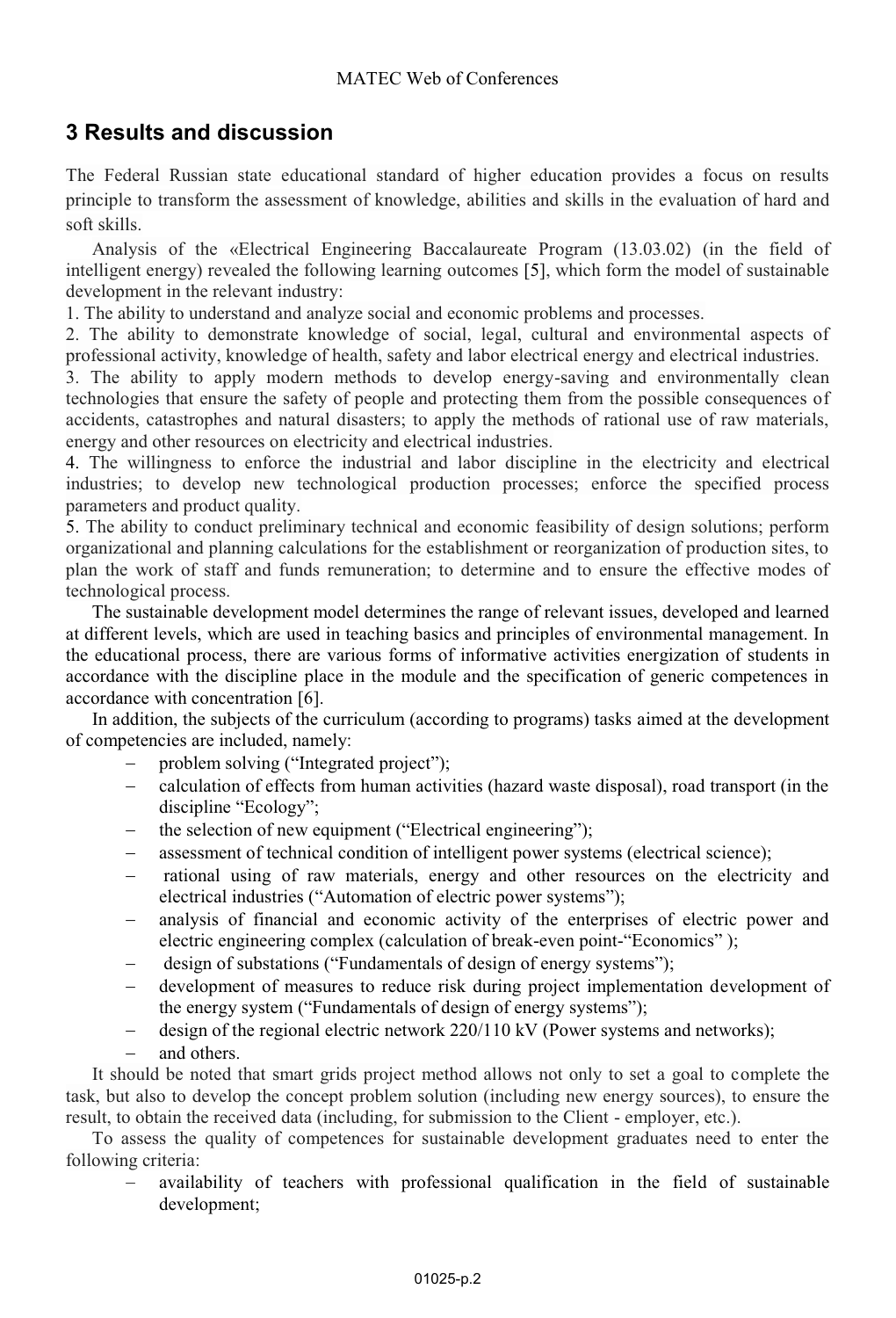- availability of orders from businesses (subjects research, R & D) to address issues of sustainable development;
- presence educational program aimed at building competencies for sustainable development;
- presence of developments in the field of sustainable development, introduced in production;
- received grants on issues of sustainable development;
- growth rate of the quality of life of graduates;
- presence of publications both in Russian and foreign journals on the sustainable development of academic staff and graduates of the University;
- presence of the projects, protected in the form of team projects, to the coverage of sustainable development issues;
- academic staff and graduates motivation of solving problems related to sustainable development;
- system contests on sustainable development;
- existence of a resource efficiency university program;
- accreditation of Engineering Education for Sustainable Development;
- presence the industry, science and technology sustainable development in the fund assessment tools [7];
- policy on sustainable development (on the example of leading of enterprises and organizations);
- smart university (sustainable development strategy of universities).

# **4 Conclusion**

As a result of the performed analysis it is necessary to draw conclusions about the recommended challenges in the education system to ensure competences for sustainable development:

- 1. Focus on design technology for the Educational Program (EP).
- 2. Increasing quantity of cases in the disciplines (fund assessment tools in collaboration with companies).
- 3. Introduction the curriculum of the foresight technology [8].
- 4. 4. Increasing quantity of discussed issues of sustainable development.
- 5. 5. Providing opportunities to develop problem-solving initiative projects (topics proposed by students).
- 6. 6. Consideration of sustainable development as a complex in the design and implementation strategies smart university and the opportunity to improve the EP, the quality of educational services and research.
- 7. 7. The focus on risk assessment in EP.

# **References**

- 1. Education for the 21st Century. URL: http://en.unesco.org/themes/education-21st-century
- 2. J. Lonngren, M. Svanström, ASEE Annual Conference and Exposition, 26.255.1 26.255.13, (2015).
- 3. J. P. Davim, Sustainability in Higher Education. (Elsevier B.V., 2015)
- 4. Ingo Eilks, Euras. J. of Math., Sc. & Tec. Ed., **11** (1), 149 (2015)
- 5. List of educational development programs in the TPU. URL: http://tpu.ru/f/1808/katalogobrazovatelnihprogrammtpu.pdf#10 (2015)
- 6. What is education for suitable development. URL: https://www.plymouth.ac.uk/youruniversity/sustainability/sustainability-education/esd (2015)